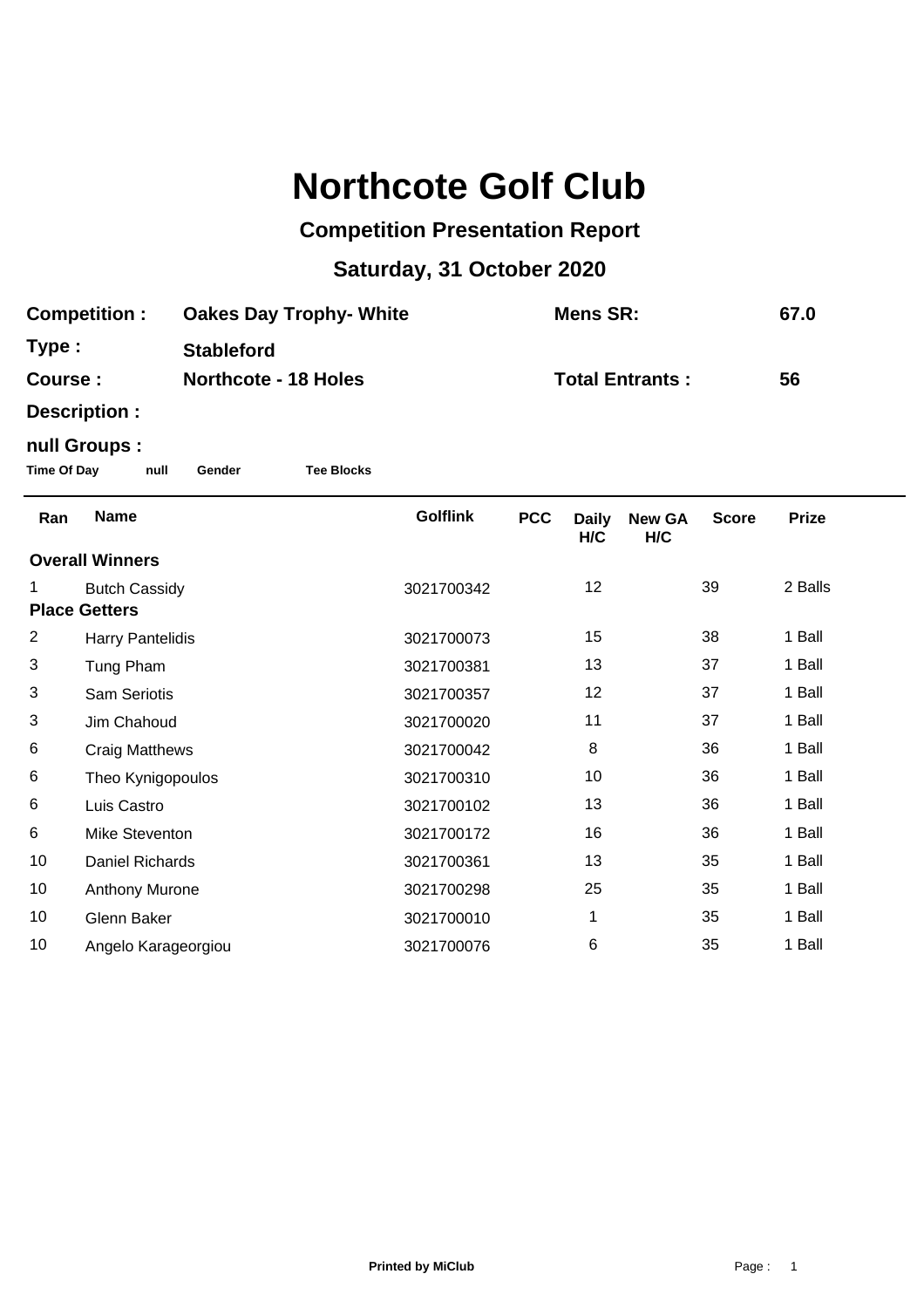### **Great Score**

# **Great Score**

| name                 | <b>Luse</b> | Description               |
|----------------------|-------------|---------------------------|
| Baker, Glenn         | 1 Ball      | Great Score (Birdie) @ 15 |
| Plet, Gino           | 1 Ball      | Great Score (Birdie) @ 1  |
| Pratt, Ronald        | 1 Ball      | Great Score (Birdie) @ 7  |
| Matthews, Craig      | 1 Ball      | Great Score (Birdie) @ 7  |
| Matthews, David      | 1 Ball      | Great Score (Birdie) @ 16 |
| Stringer, Freddy     | 1 Ball      | Great Score (Birdie) @ 15 |
| Richards, Daniel     | 1 Ball      | Great Score (Birdie) @ 7  |
| Matthews, Craig      | 1 Ball      | Great Score (Birdie) @ 16 |
| Kynigopoulos, Theo   | 1 Ball      | Great Score (Birdie) @ 8  |
| Baker, Glenn         | 1 Ball      | Great Score (Birdie) @ 8  |
| Pham, Tung           | 1 Ball      | Great Score (Birdie) @ 7  |
| Bull, Bruce          | 1 Ball      | Great Score (Birdie) @ 10 |
| Owen, Mal            | 1 Ball      | Great Score (Birdie) @ 16 |
| Saunders, Murray     | 1 Ball      | Great Score (Birdie) @ 10 |
| Rennie, Matthew      | 1 Ball      | Great Score (Birdie) @ 8  |
| Graham, Ross         | 1 Ball      | Great Score (Birdie) @ 6  |
| Seriotis, Sam        | 1 Ball      | Great Score (Birdie) @ 2  |
| Bowden, Matthew      | 1 Ball      | Great Score (Birdie) @ 6  |
| Rennie, Matthew      | 1 Ball      | Great Score (Birdie) @ 11 |
| Stringer, Freddy     | 1 Ball      | Great Score (Birdie) @ 7  |
| Matthews, Craig      | 1 Ball      | Great Score (Birdie) @ 13 |
| Cooley, Mark         | 1 Ball      | Great Score (Birdie) @ 13 |
| Pantelidis, Harry    | 1 Ball      | Great Score (Birdie) @ 14 |
| Karageorgiou, Angelo | 1 Ball      | Great Score (Birdie) @ 16 |
| Kynigopoulos, Theo   | 1 Ball      | Great Score (Birdie) @ 17 |
| Tobin, Paul          | 1 Ball      | Great Score (Birdie) @ 16 |
| Plet, Gino           | 1 Ball      | Great Score (Birdie) @ 16 |
| Stringer, Freddy     | 1 Ball      | Great Score (Birdie) @ 16 |
| Dewey, Derek         | 1 Ball      | Great Score (Birdie) @ 6  |
| Castro, Luis         | 1 Ball      | Great Score (Birdie) @ 14 |
| Pantelidis, Harry    | 1 Ball      | Great Score (Birdie) @ 7  |
| Cassidy, Butch       | 1 Ball      | Great Score (Birdie) @ 8  |
| Pham, Tung           | 1 Ball      | Great Score (Birdie) @ 16 |
| Black, John          | 1 Ball      | Great Score (Birdie) @ 6  |
| Castro, Luis         | 1 Ball      | Great Score (Birdie) @ 6  |
| Baker, Glenn         | 1 Ball      | Great Score (Birdie) @ 9  |
| Richards, Daniel     | 1 Ball      | Great Score (Birdie) @ 6  |
| Tobin, Paul          | 1 Ball      | Great Score (Birdie) @ 6  |
| Ferrall, Lee         | 1 Ball      | Great Score (Birdie) @ 18 |
| Cooley, Mark         | 1 Ball      | Great Score (Birdie) @ 5  |

### **Nearest to Pin**

| Hole | <b>Name</b>      | <b>Prize</b> |  | Distance Grade Description |
|------|------------------|--------------|--|----------------------------|
|      | Holt. Peter      | Ball         |  | Nearest to Pin (Hole 3)    |
| 6    | Richards, Daniel | Ball         |  | Nearest to Pin (Hole 6)    |
| 9    | Pham, Tung       | Ball         |  | Nearest to Pin (Hole 9)    |
| 12   | Morelli, James   | Ball         |  | Nearest to Pin (Hole 12)   |

**Name Prize Prize Prize Description** Politi, Anthony **3 Balls** 3 Balls **Great Score (Eagle)** @ 16

#### **Name is a prize in the set of the Description**

| Great Score (Birdie) @ 15 |     |      |
|---------------------------|-----|------|
| Great Score (Birdie)      | @   | 1    |
| Great Score (Birdie)      | @ 7 |      |
| Great Score (Birdie)      | @ 7 |      |
| Great Score (Birdie)      |     | @ 16 |
| Great Score (Birdie) @    |     | 15   |
| Great Score (Birdie)      | @   | 7    |
| Great Score (Birdie)      | @   | 16   |
| Great Score (Birdie)      | @   | 8    |
| Great Score (Birdie)      | @ 8 |      |
| Great Score (Birdie)      | @ 7 |      |
| Great Score (Birdie) @ 10 |     |      |
| Great Score (Birdie) @    |     | 16   |
| Great Score (Birdie) @    |     | 10   |
| Great Score (Birdie)      | @   | 8    |
| Great Score (Birdie)      | @   | 6    |
| Great Score (Birdie)      | @ 2 |      |
| Great Score (Birdie) @ 6  |     |      |
| Great Score (Birdie)      |     | @ 11 |
| Great Score (Birdie)      | @   | 7    |
| Great Score (Birdie)      |     | @ 13 |
| Great Score (Birdie)      | @   | 13   |
| Great Score (Birdie)      | @   | 14   |
| Great Score (Birdie)      | @   | 16   |
| Great Score (Birdie)      | @   | 17   |
| Great Score (Birdie)      | @   | 16   |
| Great Score (Birdie)      | @   | 16   |
| Great Score (Birdie)      | @   | 16   |
| Great Score (Birdie) @    |     | 6    |
| Great Score (Birdie) @ 14 |     |      |
| Great Score (Birdie) @    |     | 7    |
| Great Score (Birdie) @ 8  |     |      |
| Great Score (Birdie) @ 16 |     |      |
| Great Score (Birdie) @    |     | 6    |
| Great Score (Birdie) @    |     | 6    |
| Great Score (Birdie) @ 9  |     |      |
| Great Score (Birdie) @ 6  |     |      |
| Great Score (Birdie) @ 6  |     |      |
| Great Score (Birdie) @ 18 |     |      |
| Great Score (Birdie) @ 5  |     |      |

|  | Distance Grade Description |  |  |
|--|----------------------------|--|--|
|  | Nearest to Pin (Hole 3)    |  |  |
|  | Nearest to Pin (Hole 6)    |  |  |
|  | Nearest to Pin (Hole 9)    |  |  |
|  | Nearest to Pin (Hole 12    |  |  |